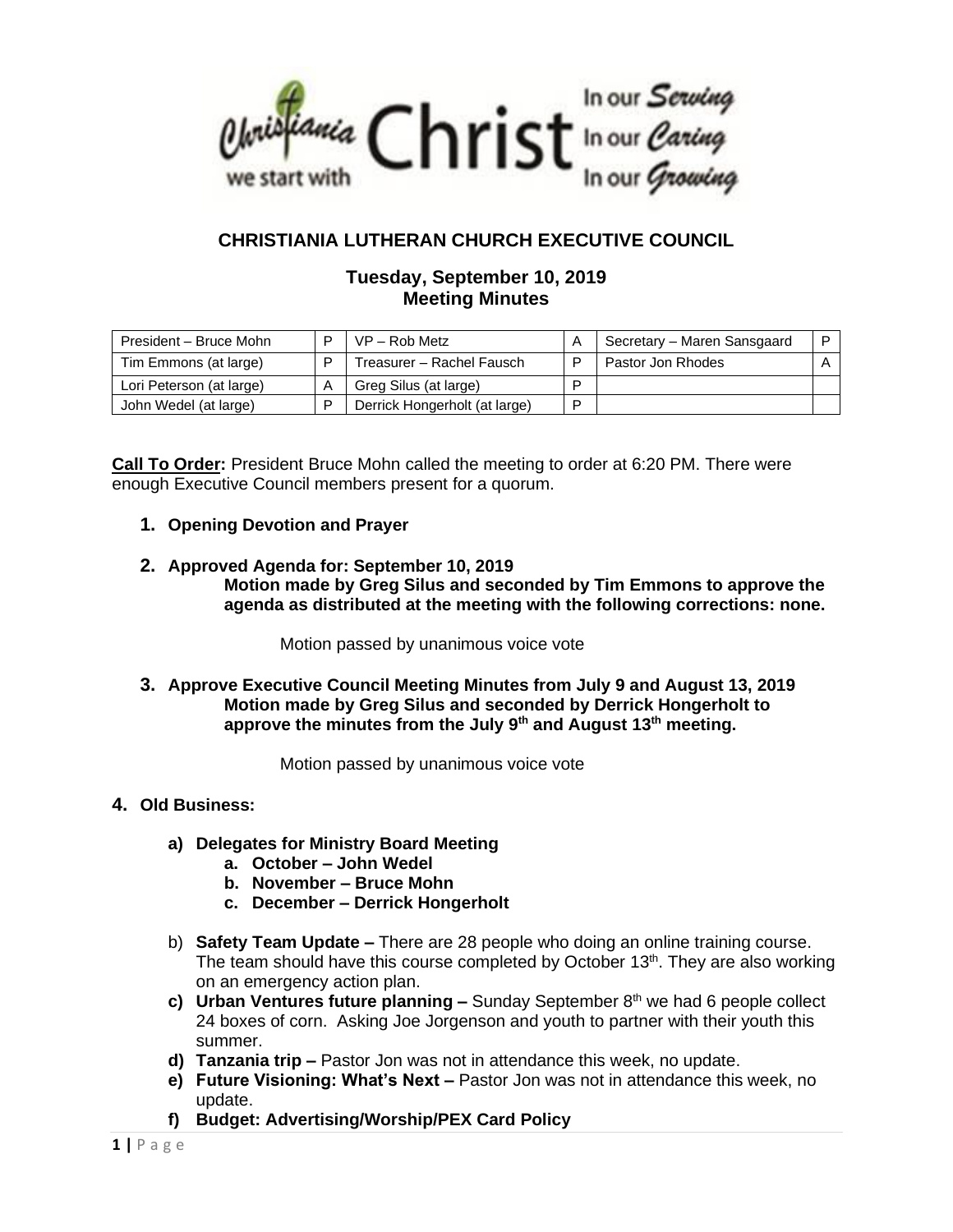- **5. New Business:** 
	- a) State of the Church Address: October 13<sup>th</sup> after each service.

## **6. Council Information and Reports**

- **a. Receive Treasurer's Report –** We spent more than we brought in during August. \$25,000 was transferred into savings. Rachel is making a decision if a different account should be set up that we can put money in for a better interest rate. The down side is it is little more work to move the money around.
- **b.** Pastor's Report Not Recieved
- **c. Receive CYF Leader's Report** 2020 Mission Trip is being planned. 2020 ski trip is being planned for February. Sunday School and Confirmation has started. Sunday School had about 40 kids on Rally Sunday. Sunday Mornings and Wednesday Evenings will have education and meeting times for  $10<sup>th</sup>$  graders thru college age kids.
- **d. Receive Property Committee Report –** Property is working on their budget for 2020 to include such things as: Outdoor lighting, Outdoor cameras, Cleaning bathrooms and carpeting, Replacing carpeting on altar, Adding insulation to the Sanctuary roof, Adding filtration systems to solve smelly water in church. Also, new handicapped signs are up on the south end of the parking lot.

### **Motion made by John Wedel and seconded by Bruce Mohn to patch the parking lot with \$550.00 to be taken out of the Reserve Operating Fund and \$1,100.00 out of the Capital Campaign Fund.**

Motion passed by unanimous voice vote

- **e.** Ministry Board Report Not Received
- **f.** Receive Worship Report Not Received
- **g.** Mission Report Not Received
- **h.** Congregational Life Not Received
- **i.** Stewardship Not Received
- **j.** Receive Membership Report Not Received
- **k.** Receive Financial Review Committee **–** Not Received

### **Motion made by John Wedel and seconded by Greg Silus to receive all the reports.**

Motion passed by unanimous voice vote

#### **7. Set Agenda for Next Meeting – October 8th, at 6pm**

#### **Old Business:**

- **g) Delegates for Ministry Board Meeting**
- **h) Safety Committee Update**
- **i) Urban Ventures future planning**
- **j) Tanzania trip**
- k) **Future Visioning: What's Next**
- **l) Budget 2020: Advertising/Worship/PEX Card Policy**
- **m) State of the Church Address**

#### **New Business:**